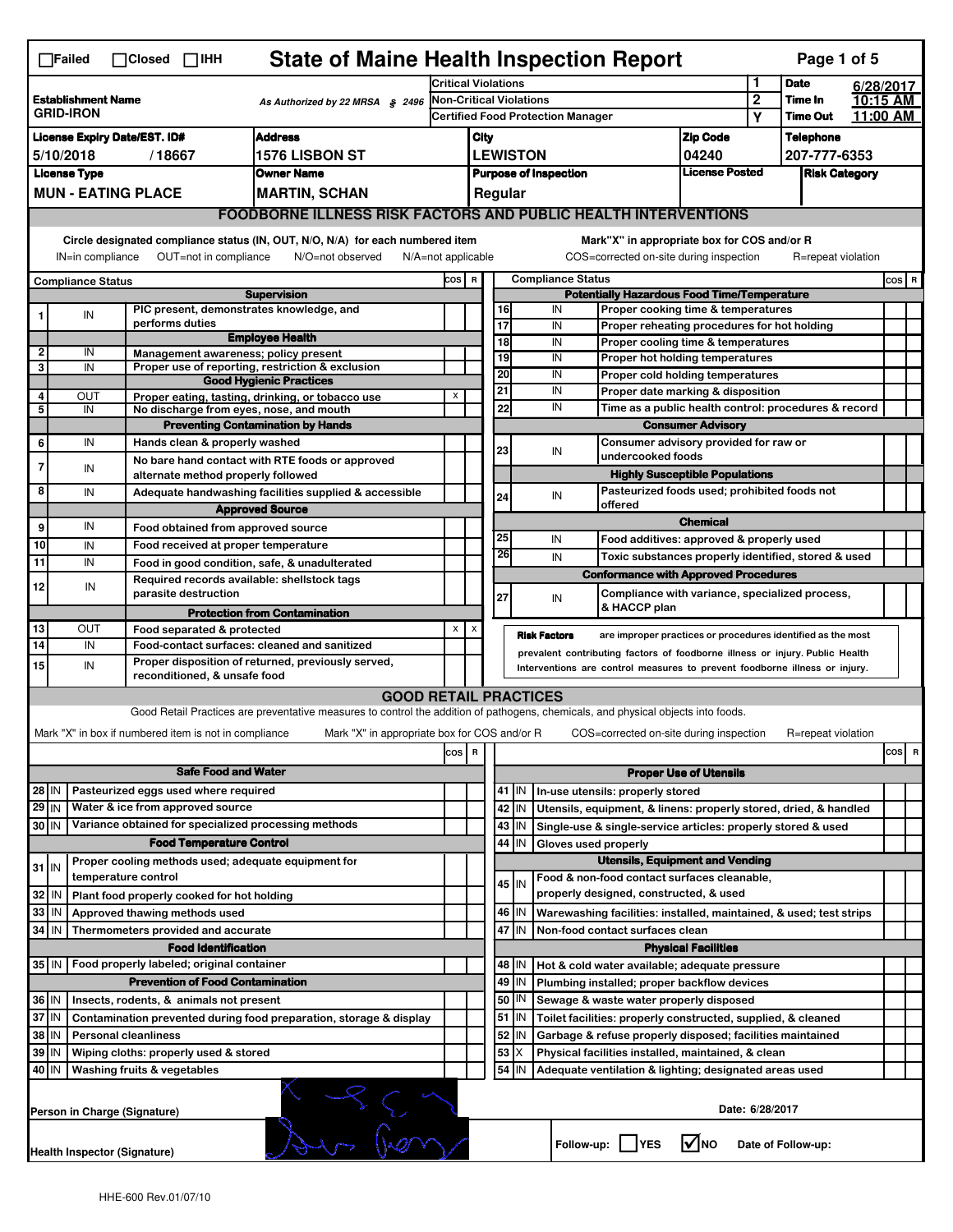|                                                     |                                  |                                        | <b>State of Maine Health Inspection Report</b> | Page 2 of 5       |                   |                                  |
|-----------------------------------------------------|----------------------------------|----------------------------------------|------------------------------------------------|-------------------|-------------------|----------------------------------|
| <b>Establishment Name</b>                           |                                  |                                        | As Authorized by 22 MRSA § 2496                | 6/28/2017<br>Date |                   |                                  |
| <b>GRID-IRON</b>                                    |                                  |                                        |                                                |                   |                   |                                  |
| License Expiry Date/EST. ID#<br>5/10/2018<br>/18667 | <b>Address</b><br>1576 LISBON ST | City / State<br><b>LEWISTON</b><br>/ME |                                                |                   | Zip Code<br>04240 | <b>Telephone</b><br>207-777-6353 |
|                                                     |                                  |                                        | <b>Temperature Observations</b>                |                   |                   |                                  |
| Location                                            | <b>Temperature</b>               |                                        |                                                | <b>Notes</b>      |                   |                                  |
| cooler                                              | 40                               |                                        |                                                |                   |                   |                                  |
|                                                     |                                  |                                        |                                                |                   |                   |                                  |
| <b>COOLER</b>                                       | 41                               |                                        |                                                |                   |                   |                                  |
|                                                     |                                  |                                        |                                                |                   |                   |                                  |
| cooler                                              | 38                               |                                        |                                                |                   |                   |                                  |
|                                                     |                                  |                                        |                                                |                   |                   |                                  |
| cooler                                              | 36                               |                                        |                                                |                   |                   |                                  |
|                                                     |                                  |                                        |                                                |                   |                   |                                  |
| <b>HOT WATER</b>                                    | $120+$                           |                                        |                                                |                   |                   |                                  |
|                                                     |                                  |                                        |                                                |                   |                   |                                  |



**Date: 6/28/2017**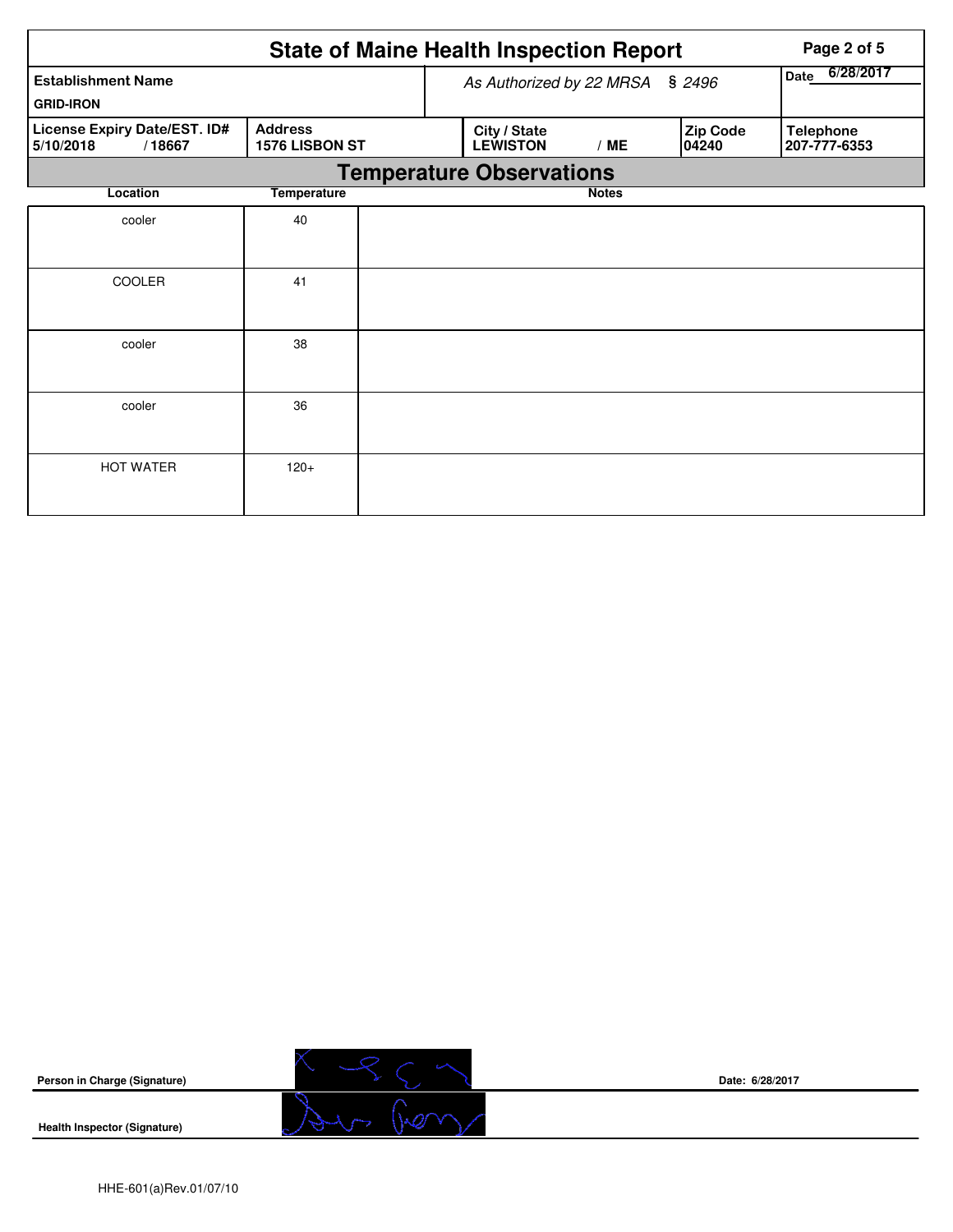|                                                                                                                                                                                                                                                            | Page 3 of 5                      |                                 |    |                          |  |  |  |  |  |
|------------------------------------------------------------------------------------------------------------------------------------------------------------------------------------------------------------------------------------------------------------|----------------------------------|---------------------------------|----|--------------------------|--|--|--|--|--|
| <b>Establishment Name</b>                                                                                                                                                                                                                                  | 6/28/2017<br>Date                |                                 |    |                          |  |  |  |  |  |
| <b>GRID-IRON</b>                                                                                                                                                                                                                                           |                                  |                                 |    |                          |  |  |  |  |  |
| License Expiry Date/EST. ID#<br>5/10/2018<br>/18667                                                                                                                                                                                                        | <b>Address</b><br>1576 LISBON ST | City / State<br><b>LEWISTON</b> | ME | <b>Zip Code</b><br>04240 |  |  |  |  |  |
| <b>Observations and Corrective Actions</b>                                                                                                                                                                                                                 |                                  |                                 |    |                          |  |  |  |  |  |
| Violations cited in this report must be corrected within the time frames below, or as stated in sections<br>8-405.11 and 8-406.11 of the Food Code                                                                                                         |                                  |                                 |    |                          |  |  |  |  |  |
| 4: 2-401.11: C: Food employee is eating, drinking, or using any tobacco where the contamination of exposed FOOD; clean EQUIPMENT, UTENSILS,<br>and LINENS; unwrapped SINGLE-SERVICE and SINGLE-USE ARTICLES; or other items needing protection can result. |                                  |                                 |    |                          |  |  |  |  |  |

INSPECTOR NOTES: drinks need covers corrected on site

13: 3-302.11.(A).(1).(B): N: Cooked Ready-to-Eat food not protected from cross contamination from raw animal foods during storage, preparation, holding, or display.

INSPECTOR NOTES: raw burger above cooked pasta corrected on site

53: 6-201.11: N: Floors, walls, and ceilings are not smooth and easily cleanable.

INSPECTOR NOTES: paint kitchen walls-peeling paint and gouges

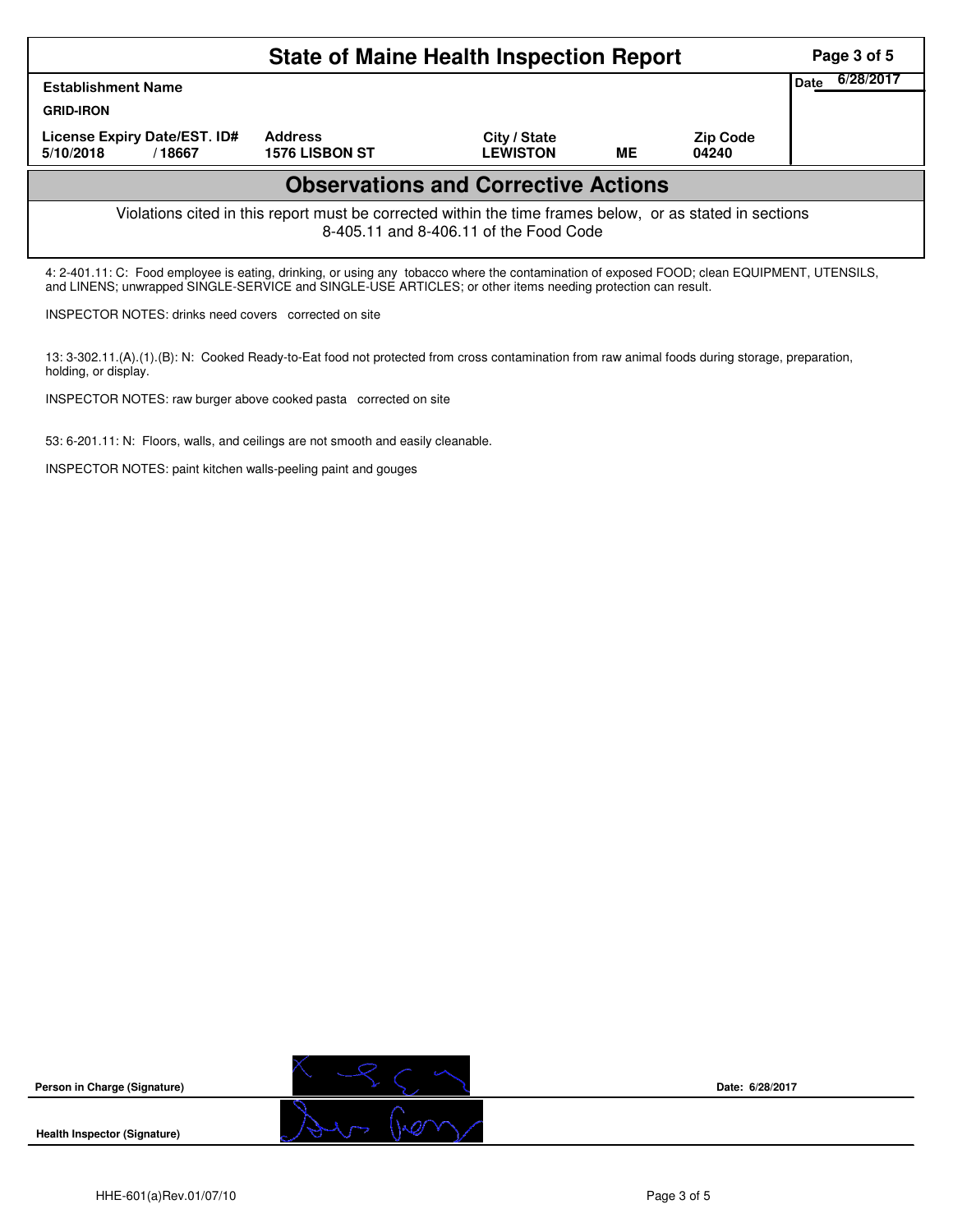|                                                     | Page 4 of 5                             |                                 |    |                          |  |  |  |  |  |
|-----------------------------------------------------|-----------------------------------------|---------------------------------|----|--------------------------|--|--|--|--|--|
| <b>Establishment Name</b>                           | 6/28/2017<br>Date                       |                                 |    |                          |  |  |  |  |  |
| <b>GRID-IRON</b>                                    |                                         |                                 |    |                          |  |  |  |  |  |
| License Expiry Date/EST. ID#<br>5/10/2018<br>/18667 | <b>Address</b><br><b>1576 LISBON ST</b> | City / State<br><b>LEWISTON</b> | МE | <b>Zip Code</b><br>04240 |  |  |  |  |  |
| <b>Inspection Notes</b>                             |                                         |                                 |    |                          |  |  |  |  |  |
| RED FOLDER-EMPLOYEE HEALTH POLICY                   |                                         |                                 |    |                          |  |  |  |  |  |

Employee Health Policy left and explained the policy with the PIC.Please retain information as you will be asked next year during your inspection to provide the employee Health Policy information which was left with the PIC.

## Certified Food Protection Manager

Unless directed otherwise, all Eating Establishments are required to submit a copy of their Certified Food Protection Manager (CFPM) certificate. A CFPM must be hired within 90 days of a new eating establishment opening or when a CFPM leaves employment. For a list of CFPM courses and trainers go to http://www.maine.gov/healthinspection/training.htm

Please provide a copy of this certification(s) to your inspector [Susan Reny ] by emailing to [ sreny@lewistonmaine.gov ] or faxing to 207-795-5071. A copy may also be sent to Carol Gott, Health Inspection Program, 286 Water St. 3rd Floor, Augusta, ME 04333 or carol.gott@maine.gov.

Please include the name of your establishment and the establishment ID# with your certification(s).

2013 Maine Food Code Adoption

The Maine Food Code was adopted in October of 2013. Please refer to our website for a copy,

http://www.maine.gov/healthinspection. Following are a few of the major changes:

• No Bare Hand Contact with Ready-To-Eat Food. Handlers are required to use gloves, utensils, deli papers, etc., to avoid bare hand contact with ready-to-eat food;

- Establishments must have clean-up procedures for employees to follow following vomiting and diarrheal events;
- Responsibilities of the person in charge for ill employees (exclusions and restrictions); and,
- Date marking of Ready-to-eat potentially hazardous foods.

# Violation Correction Timeframe

Critical violations should be corrected on site, but in any event, within 10 days. The licensee must contact the inspector when the critical violation has been addressed at 207-( 513-3125 Ext 3224 ) or email ( sreny@lewistonmaine.gov ). Non-critical violations must be corrected within 30 days. Failure to satisfactorily correct these violations before the follow-up inspection may result in enforcement proceedings by the Department to include fines and penalties, which are outlined in Sections 7, 8 and 9 of the Rules Relating to the Administration and Enforcement of Establishments Licensed by the Health Inspection Program available at http://www.maine.gov/healthinspection. License renewals can be denied if violations are not corrected within the noted timeframes.

### C= Critical violation and NC= Non-critical violation

"Critical violation" means a provision of the Food Code that, if in non-compliance, is more likely than other violations to contribute to food contamination, illness or environmental health hazard.

### Additional Inspection Fee

License fees provide for two inspections per year. When additional inspections are required, the Department may charge an additional \$100 fee to cover the costs of each additional inspection or visit.

### Document Retention/Posting

Pursuant to the Maine Food Code, the establishment's current license must be displayed. In addition, a sign or placard must be posted in a conspicuous area notifying consumers that a copy of the most recent inspection report is available upon request. CFPM certificates must be posted in a conspicuous area and must be available to the Department upon request. CFPM: Schan Martin EXP 4/2/2018 cert# 20844562

New flooring being installed in kitchen area next week